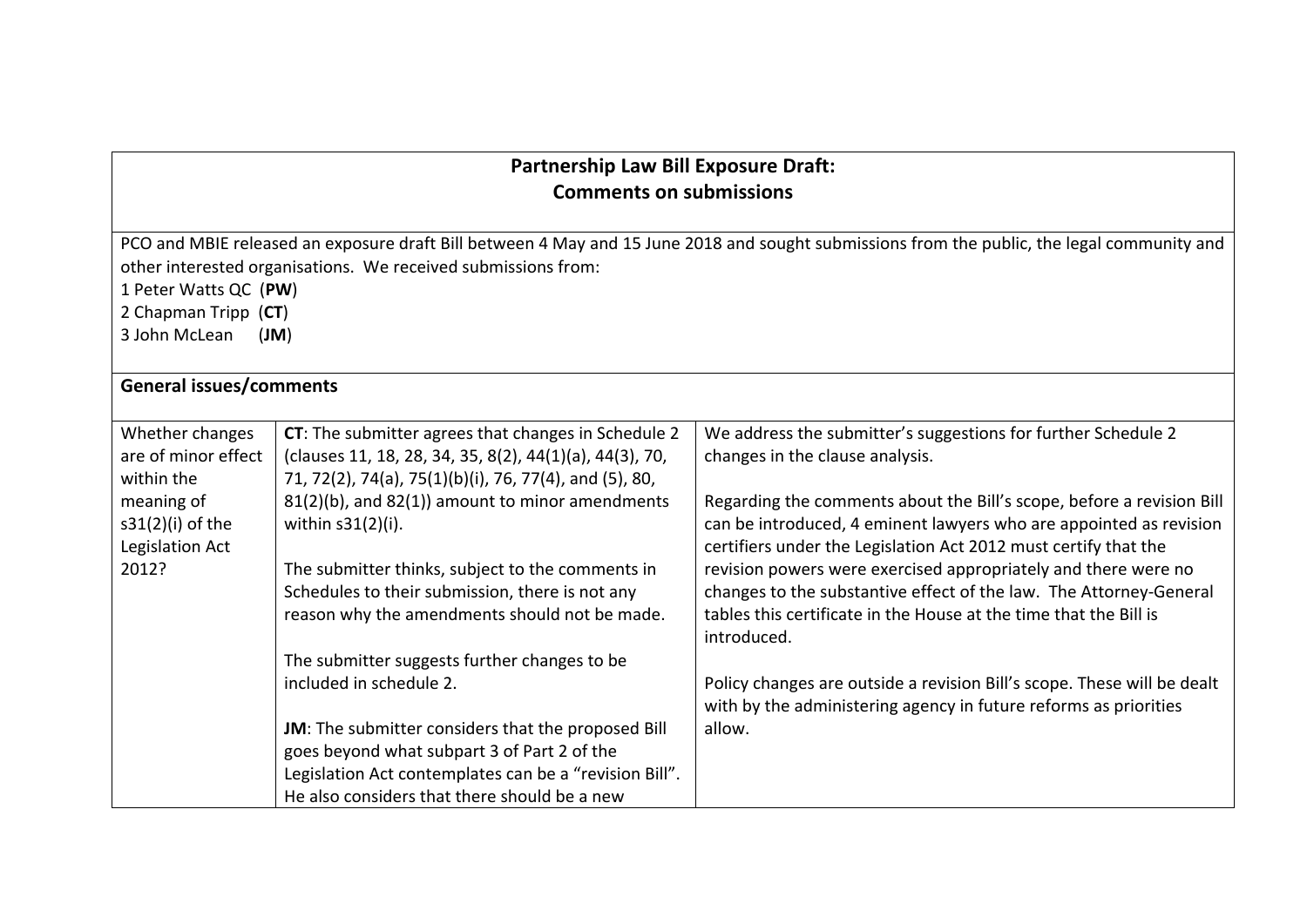|                          | Partnership Act that is more than a revision Act - to<br>address "considerable deficiencies" in the 1908 Act<br>e.g. the "default" that a partnership dissolves on the<br>death of a partnership/Fundamental uncertainties<br>about whether some business relationships are even<br>partnerships e.g. joint ventures. He suggests<br>consulting Webb or Tony Malloy on whether the<br>Partnership Act needs a substantive review.                                                                                                                                                                                                                                                                                                                                                                                                  |                                                                   |
|--------------------------|------------------------------------------------------------------------------------------------------------------------------------------------------------------------------------------------------------------------------------------------------------------------------------------------------------------------------------------------------------------------------------------------------------------------------------------------------------------------------------------------------------------------------------------------------------------------------------------------------------------------------------------------------------------------------------------------------------------------------------------------------------------------------------------------------------------------------------|-------------------------------------------------------------------|
| <b>Binding the Crown</b> | CT: The submitter said it could see no justification to<br>imply an intention to bind the Crown.<br>The submitter considers that the Partnership Law Act<br>should bind the Crown, which would be consistent<br>with other legal entity legislation including the<br>Companies Act 1993, the Limited Partnerships Act<br>2008, and the Charitable Trusts Act 1957.<br>However, to include an express provision that the<br>Act binds the Crown would be more than a "minor<br>amendment" and therefore should be addressed in a<br>reform Bill. While the Crown should ultimately be<br>bound by the Act and doing so would provide<br>consistency across legal entity legislation, there<br>could be unanticipated consequences if the<br>amendment affected existing legal relationships<br>between the Crown and other parties. | We comment on this matter in the clause analysis for clause 9.    |
| Transitional             | CT: The submitter thinks the new Act should apply to                                                                                                                                                                                                                                                                                                                                                                                                                                                                                                                                                                                                                                                                                                                                                                               | We comment on this matter in the clause analysis for clause 2 and |
| arrangements             | all partnerships formed after the date                                                                                                                                                                                                                                                                                                                                                                                                                                                                                                                                                                                                                                                                                                                                                                                             | clause 1 of Schedule 1.                                           |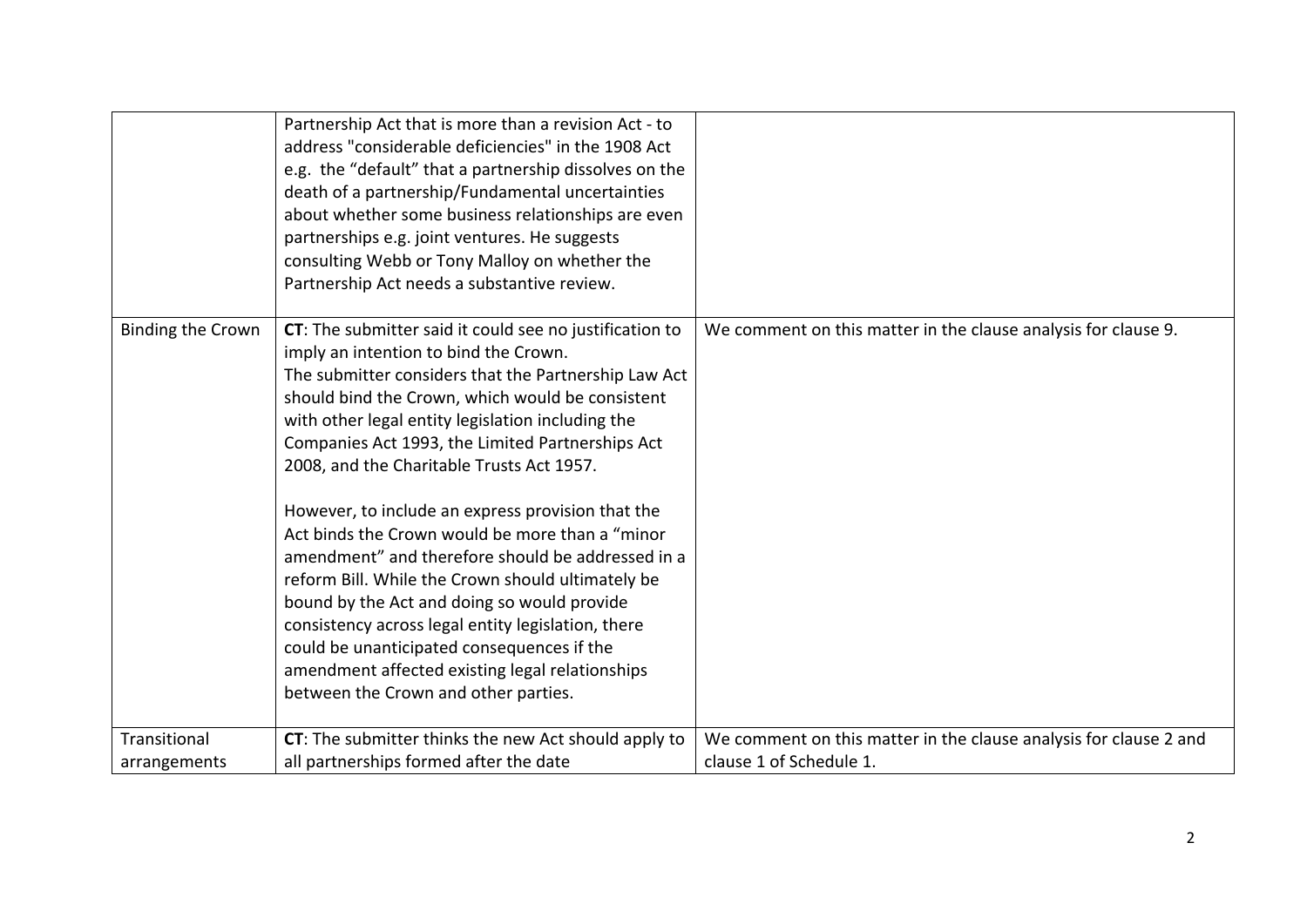|                                  | of enactment, and 18 months following that date                                                             |                                                                                                                         |
|----------------------------------|-------------------------------------------------------------------------------------------------------------|-------------------------------------------------------------------------------------------------------------------------|
|                                  | with respect to existing partnerships.                                                                      |                                                                                                                         |
|                                  | While we agree that this is a revision Bill and                                                             |                                                                                                                         |
|                                  | therefore there should be no major disruptions to                                                           |                                                                                                                         |
|                                  | existing partnerships, the wide ranging nature of                                                           |                                                                                                                         |
|                                  | partnerships and the broad abilities to contract                                                            |                                                                                                                         |
|                                  | out of the Act means that there is a potential risk of<br>unintended consequences of even minor changes for |                                                                                                                         |
|                                  | existing partnerships.                                                                                      |                                                                                                                         |
|                                  |                                                                                                             |                                                                                                                         |
|                                  | An 18-month lead-in time for any existing                                                                   |                                                                                                                         |
|                                  | partnerships would allow time for those partnerships                                                        |                                                                                                                         |
|                                  | to consider and update their arrangements and                                                               |                                                                                                                         |
|                                  | documents where necessary.                                                                                  |                                                                                                                         |
| Use of examples                  | CT: The submitter thinks more examples are not                                                              | The examples in clauses 35 and 39 were complicated. We<br>reconsidered their use in this Bill and omitted them. We also |
|                                  | necessary, and would not make the Bill more<br>accessible or readable.                                      | omitted section 7 about the status of examples.                                                                         |
|                                  |                                                                                                             |                                                                                                                         |
|                                  |                                                                                                             |                                                                                                                         |
| <b>Clause analysis</b>           |                                                                                                             |                                                                                                                         |
|                                  |                                                                                                             |                                                                                                                         |
| Clause no. in                    | <b>Submission</b>                                                                                           | <b>Comment</b>                                                                                                          |
| exposure draft<br>(Cl in Bill as |                                                                                                             | Change/No change                                                                                                        |
| introduced)                      |                                                                                                             |                                                                                                                         |
| $\overline{2}$                   | <b>CT:</b> The submitter thinks that the new Act should                                                     | We think a 6-month lead in period is appropriate as the Bill makes                                                      |
| (Commencement)                   | apply to all partnerships formed after the date of                                                          | no substantive amendments. This approach is consistent with the                                                         |
|                                  | enactment, and 18 months following that date with                                                           | Contract and Commercial Law Act 2017.                                                                                   |
| (Cl 2)                           | respect to existing partnerships.                                                                           |                                                                                                                         |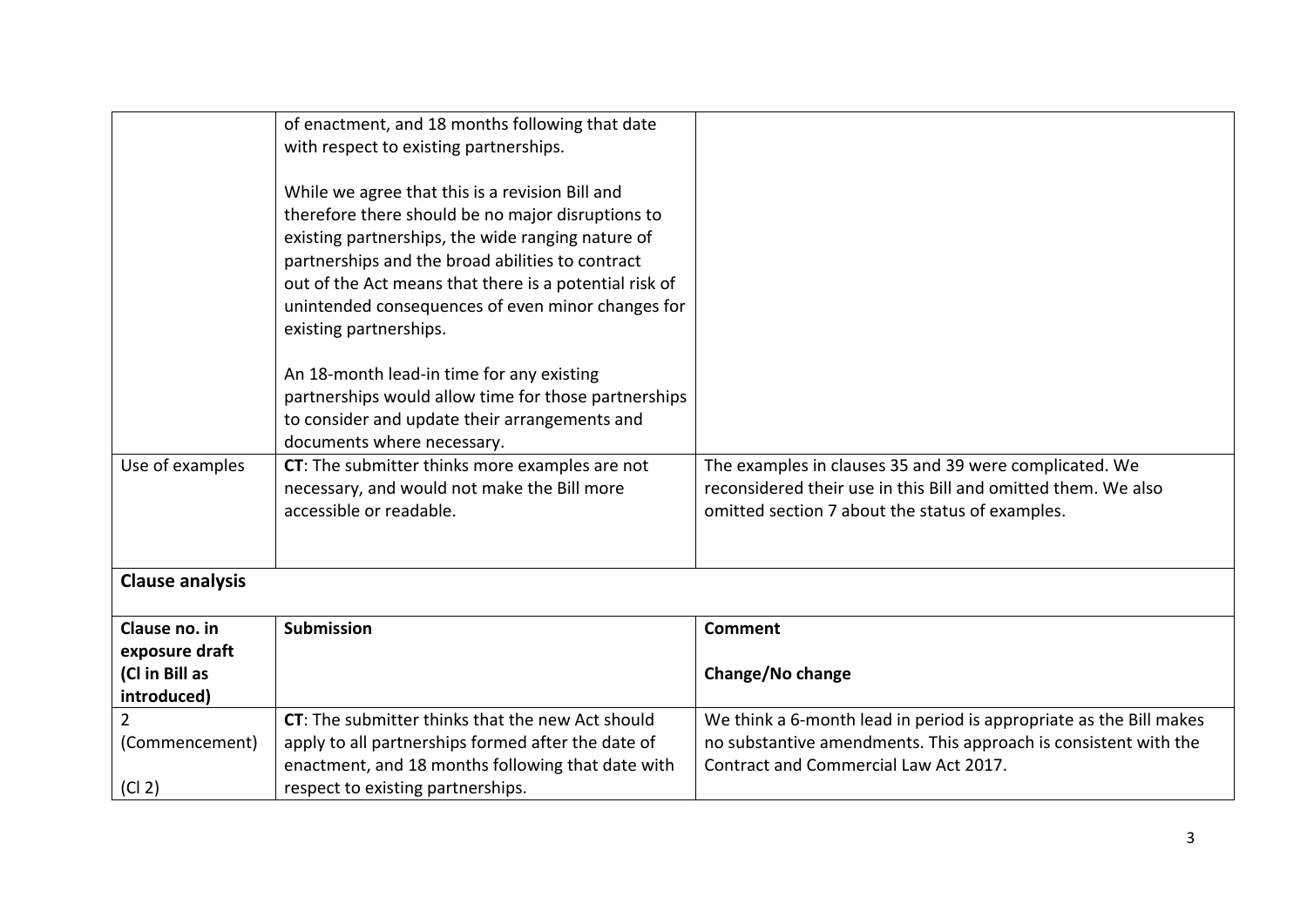|                            | While agreeing this is a revision Bill and therefore<br>there should be no major disruptions to existing<br>partnerships, the submitter thinks the wide-ranging<br>nature of partnerships and the broad abilities to<br>contract out of the Act means there is a potential<br>risk of unintended consequences of even minor<br>changes for existing partnerships. An 18-month lead<br>in time for any existing partnerships would allow<br>time for those partnerships to consider and update<br>their arrangements and documents where<br>necessary.                                                                                                                                                  | Under clause 2 in Schedule 1, references in a document to the<br>Partnership Act 1908 are to be treated as references to the new Act.<br>No change.                                                                                                                                                                                                                                    |
|----------------------------|--------------------------------------------------------------------------------------------------------------------------------------------------------------------------------------------------------------------------------------------------------------------------------------------------------------------------------------------------------------------------------------------------------------------------------------------------------------------------------------------------------------------------------------------------------------------------------------------------------------------------------------------------------------------------------------------------------|----------------------------------------------------------------------------------------------------------------------------------------------------------------------------------------------------------------------------------------------------------------------------------------------------------------------------------------------------------------------------------------|
| 9 (Act binds the<br>Crown) | CT: The submitter does not see any justification to<br>imply an intention to bind the Crown (ie that the<br>Act's purpose must be wholly frustrated unless the<br>Crown were bound).<br>The submitter thinks the new Act should bind the<br>Crown as this approach would be consistent with<br>other legal entity legislation eg Companies Act 1993,<br>Limited Partnerships Act 2008, Charitable Trusts Act<br>1957. However, the submitter thinks this would be<br>more than a minor amendment and therefore should<br>be addressed in a reform Bill. There could be<br>unanticipated consequences if the amendment<br>affected existing legal relationships between the<br>Crown and other parties. | The Bill cannot, as a revision Bill, change the substantive legal effect<br>of the 1908 Act. As there is no express statement currently in the<br>1908 Act and some uncertainty about the legal position as to<br>whether the Act impliedly binds the Crown, we think silence is the<br>best way to preserve the legal effect of the current Act.<br>Change: We have omitted clause 9. |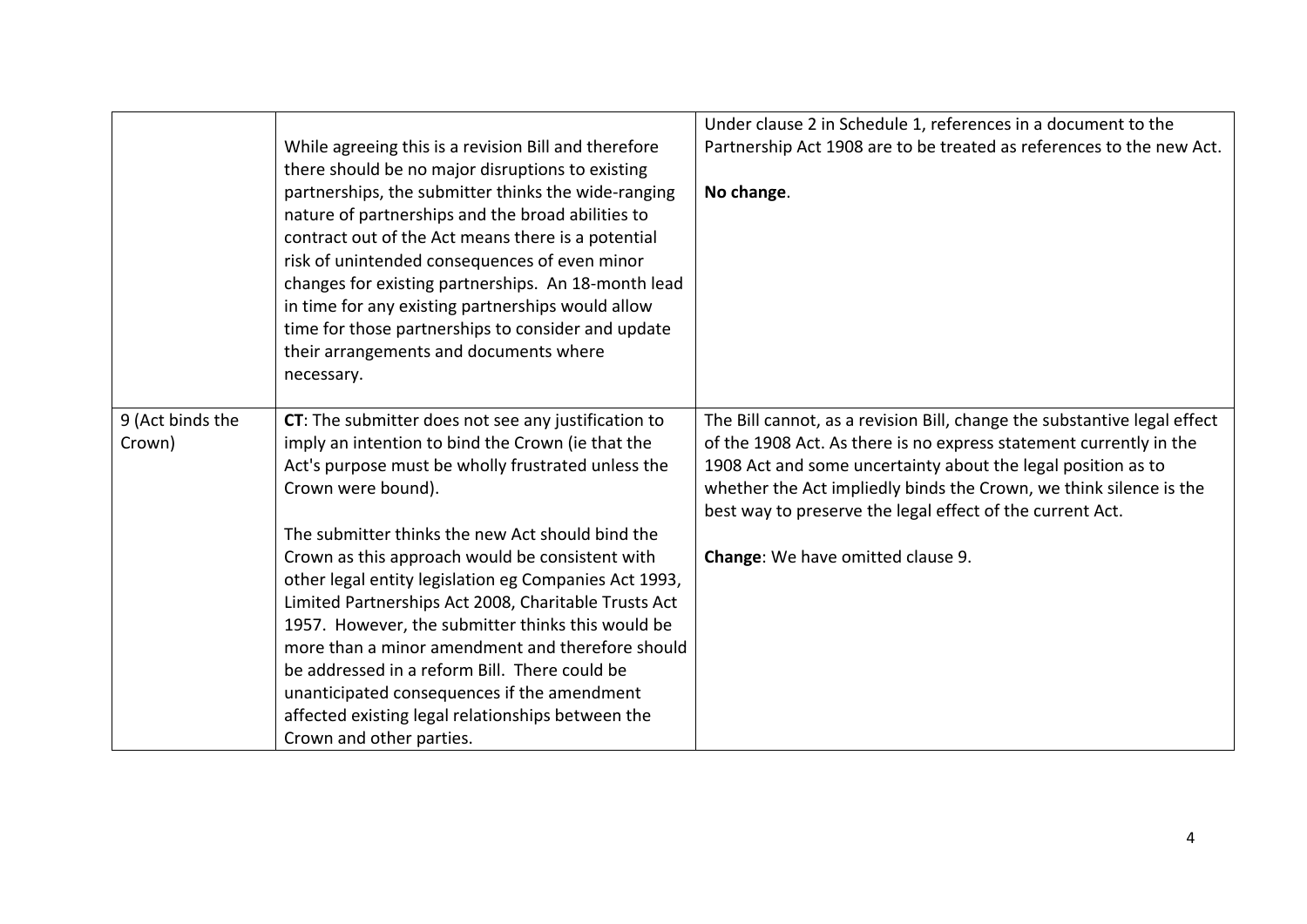| 11 (Relationships    | PW: The submitter notes this clause seeks to clarify   | (LexisNexis) Wells' Limited Partnerships Handbook 2008 paragraph         |
|----------------------|--------------------------------------------------------|--------------------------------------------------------------------------|
| that are not         | that the Bill does not cover limited partnerships, and | 1.1.2, footnote 4: "It was certainly the view of the officials drafting  |
| partnerships)        | asks why the Limited Partnerships Act 2008 did not     | the legislation, and the authors, that the Partnership Act does not      |
|                      | exclude Part 1 of the 1908 Act. He thinks that if this | apply to limited partnerships. In our view the effect of the Limited     |
| (Cl 9)               | is an oversight, it should be done now.                | Partnerships Act is to exclude the Partnership Act merely by             |
|                      |                                                        | establishing a separate legal entity, as this is itself anathema to the  |
|                      | The submitter notes that this change is listed in      | concept of a partnership Generally, the clauses in the Partnership       |
|                      | Schedule 2 so any change will not affect existing      | Act clash with those of the Limited Partnerships Act to the point that   |
|                      | limited partnerships.                                  | they must be intended to be overridden by the latter."                   |
|                      |                                                        |                                                                          |
|                      |                                                        | We reconsidered whether this change should be listed in Schedule         |
|                      |                                                        | 2. It merely clarifies the existing law in section 4(2) of the 1908 Act. |
|                      |                                                        | Change: We have omitted clause 11 from the list in Schedule 2, and       |
|                      |                                                        | noted the clarification in the Bill's explanatory note.                  |
| 17 (Where            | CT: The submitter recommends that "servant" be         | The term "servant" is updated to "employee" in sub-clause (1)(b).        |
| receiving profits or | replaced with "employee or contractor" as a minor      |                                                                          |
| payments does not    | amendment within s31(2)(i). The submitter thinks       | Today there are different ways of remunerating people. Some              |
| make person          | the legal technical meaning of "employee" makes it     | independent contractors do the usual work of employees.                  |
| partner or liable as | too narrow a concept to replace "servant" in the       |                                                                          |
| partner)             | modern context. The submitter notes that given the     | However, there are a range of different contracting models.              |
|                      | legal obligations surrounding employees, people may    | Considerable policy work would be required to distinguish clearly        |
| (Cl 15)              | be engaged by partnerships as independent              | between those contractors who are in substance "employees" and           |
|                      | contractors. The term "servant" could in the modern    | those truly independent contractors.                                     |
|                      | context be interpreted broadly to cover both           |                                                                          |
|                      | employees and contractors, and therefore an            | There is a risk that the change may inadvertently substantively          |
|                      | amendment of this nature should be classified as a     | change the law.                                                          |
|                      | minor amendment within s31(2)(i).                      |                                                                          |
|                      |                                                        | We did not consider the change suggested by the submitter to be          |
|                      | The submitter considers this is consistent with recent | minor.                                                                   |
|                      | updates to workplace safety legislation where the      |                                                                          |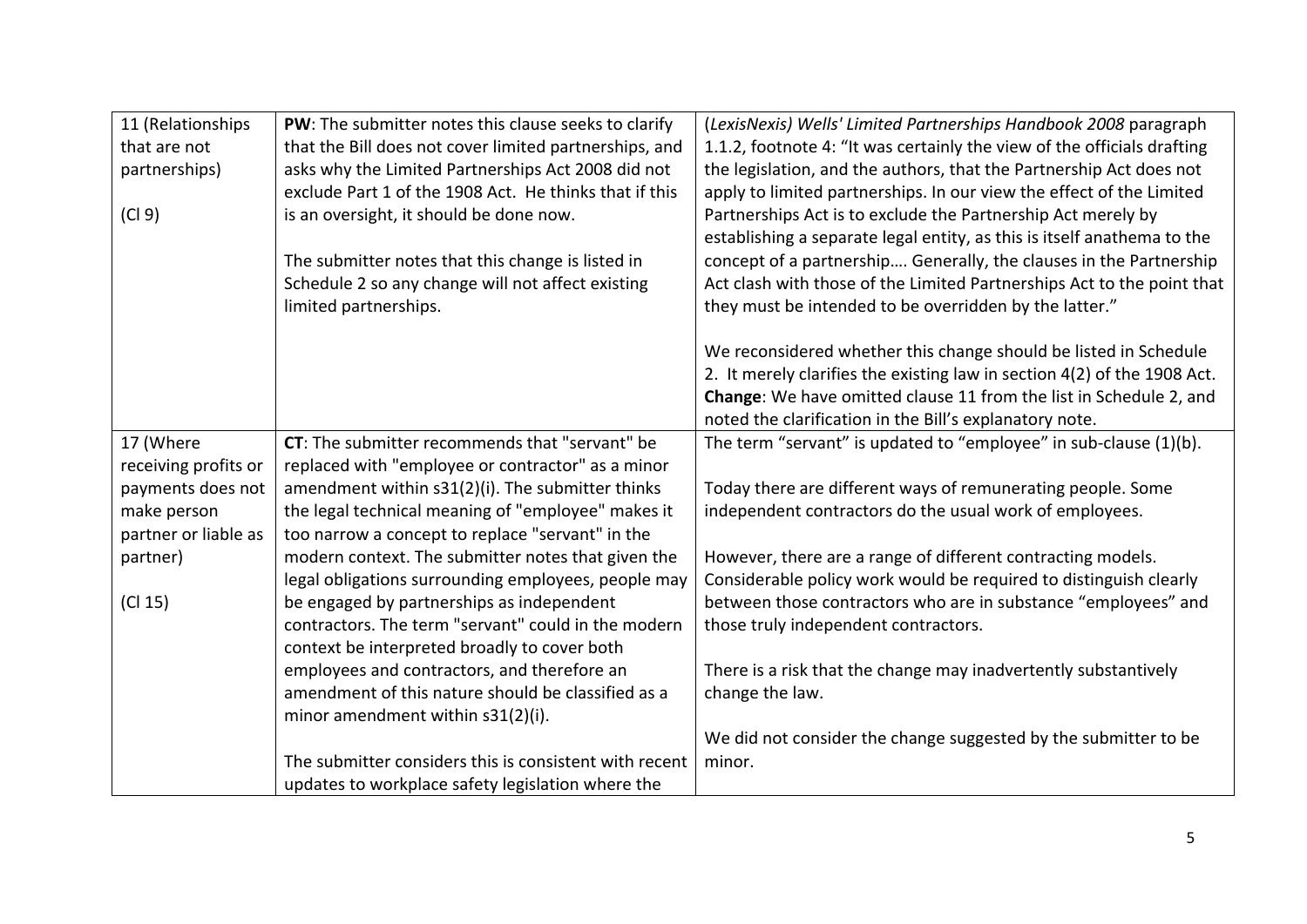|                                                                       | form of a person's engagement with an entity is no<br>longer the driving factor for the duties owed to that<br>person. Recognising contracts as a modern<br>replacement for "servants' is consistent with this<br>substance over form approach. | No change.                                                                                                                                                        |
|-----------------------------------------------------------------------|-------------------------------------------------------------------------------------------------------------------------------------------------------------------------------------------------------------------------------------------------|-------------------------------------------------------------------------------------------------------------------------------------------------------------------|
| 17 (Where<br>receiving profits or<br>payments does not<br>make person | PW: The submitter thinks sub-clause (4) (ie the need<br>for a written contract) is consistent with the 1908<br>Act.                                                                                                                             | There is some uncertainty about the meaning of the proviso. We<br>agree with the submitter that sub-clause (4) best preserves the legal<br>effect of the proviso. |
| partner or liable as<br>partner)                                      |                                                                                                                                                                                                                                                 | No change.                                                                                                                                                        |
| (Cl 15)                                                               |                                                                                                                                                                                                                                                 |                                                                                                                                                                   |
| 18 (What happens                                                      | PW: The submitter comments that the issue of the                                                                                                                                                                                                | We agree with the submission that this issue needs further thought.                                                                                               |
| if borrower or                                                        | liquidation of incorporated partnerships is vexed and                                                                                                                                                                                           | Bankruptcy and liquidation appear to be similar processes that apply                                                                                              |
| buyer is insolvent)                                                   | needs further thought. There is not much<br>Commonwealth case law on whether liquidation is to                                                                                                                                                  | when an individual or a business is insolvent. However, whether the<br>processes are analogous is not straightforward. A bankrupt person's                        |
| (Cl 16)                                                               | be analogized to bankruptcy in partnership statutes.                                                                                                                                                                                            | assets vest in the Official Assignee, but if a corporate partner goes                                                                                             |
|                                                                       | Clark v Libra Developments Ltd [2007] 2 NZLR 709                                                                                                                                                                                                | into receivership they are not divested of their property.                                                                                                        |
|                                                                       | [204] C/A held removal of company from official                                                                                                                                                                                                 |                                                                                                                                                                   |
|                                                                       | register didn't dissolve partnership of which the                                                                                                                                                                                               | We disagree with the other submitter that this is merely a matter of<br>updating equivalent terminology as a minor change under section                           |
|                                                                       | company was a member (even though until restored<br>the removed company ceased to exist.) Anderson                                                                                                                                              | $31(2)(i)$ .                                                                                                                                                      |
|                                                                       | Group v Davies [2001] NSWSC 356 held liquidation of                                                                                                                                                                                             |                                                                                                                                                                   |
|                                                                       | a corporate partner at least a voluntary one didn't                                                                                                                                                                                             |                                                                                                                                                                   |
|                                                                       | dissolve the partnership.                                                                                                                                                                                                                       |                                                                                                                                                                   |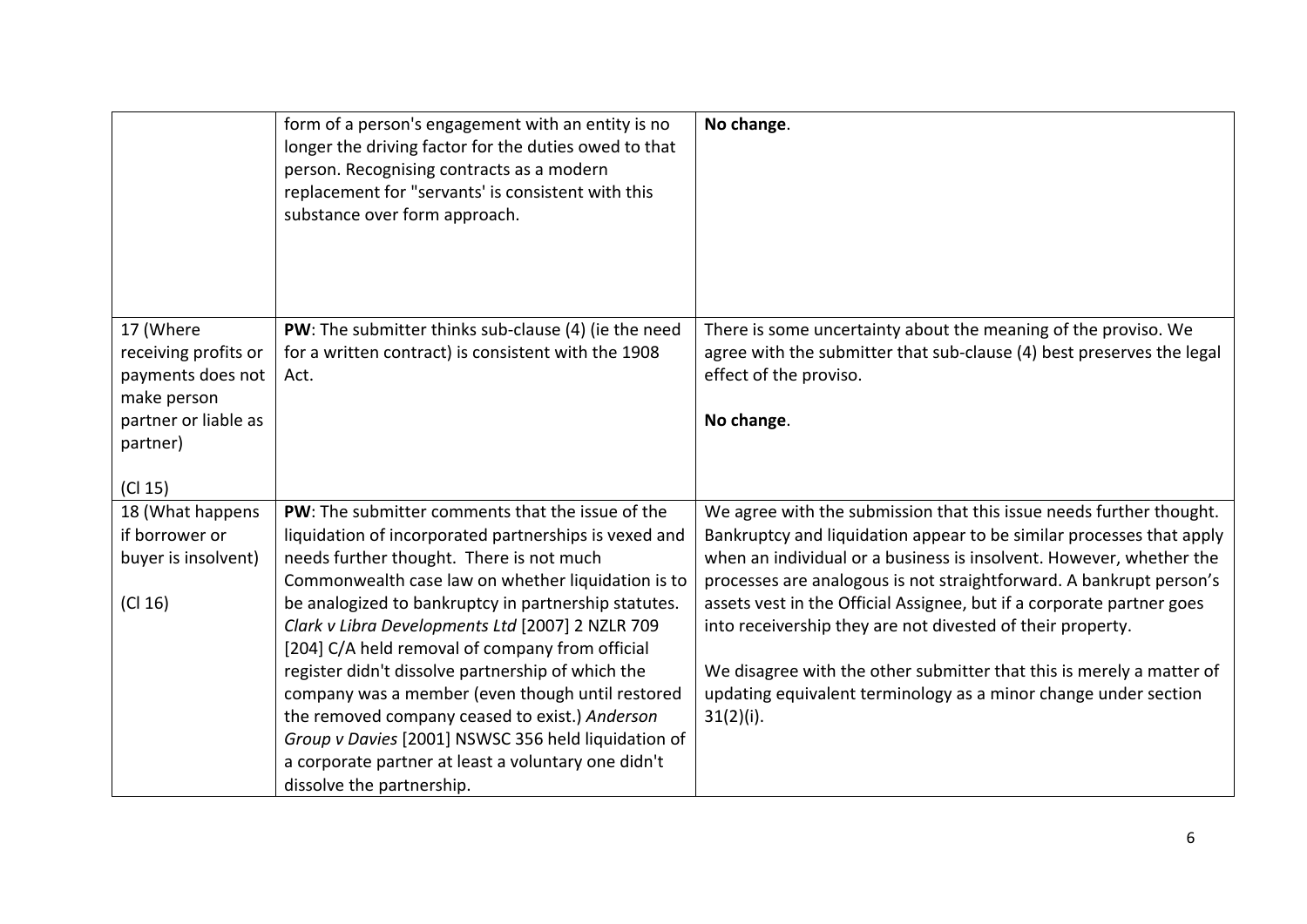|                                           | CT: The submitter agrees that the minor (s31(2)(i))<br>amendments to cl 18 are consistent with<br>Parliament's intent. "Given corporates can be<br>partners, the proposed amendment simply updates<br>the legislation to include entity specific<br>terminology".             | The court is able to order the dissolution of a partnership with a<br>corporate partner under clause 74(f) (now clause 72(f)) on the<br>grounds that dissolution would be "just and equitable".<br>Change: We have removed the text in square brackets in sub-clause<br>(1)(a) "or has been put into liquidation" and the corresponding item<br>in Schedule 2. |
|-------------------------------------------|-------------------------------------------------------------------------------------------------------------------------------------------------------------------------------------------------------------------------------------------------------------------------------|----------------------------------------------------------------------------------------------------------------------------------------------------------------------------------------------------------------------------------------------------------------------------------------------------------------------------------------------------------------|
| 18                                        | PW: The submitter thinks this issue needs further<br>thought. He is not sure that he agrees with Webb                                                                                                                                                                         | In view of the submission, we think a conservative approach is<br>appropriate.                                                                                                                                                                                                                                                                                 |
| (Cl 16)                                   | that section 6 of the 1908 Act does not prejudice a<br>collateral security. He considers that it is not<br>obvious that if lenders whose loan returns vary with<br>profits are to be subordinated that they should still<br>be able to enforce mortgages or other securities. | No change: We removed the corresponding item in Schedule 2.                                                                                                                                                                                                                                                                                                    |
| 20 (Power of<br>partner to bind           | CT: The submitter suggests aligning the references in<br>clause 20 ("for carrying on in the usual way") and                                                                                                                                                                   | We disagree that an alignment of wording is needed.                                                                                                                                                                                                                                                                                                            |
| firm)                                     | clause 23 ("ordinary course of business") with "for                                                                                                                                                                                                                           | No change.                                                                                                                                                                                                                                                                                                                                                     |
| 23 (Partner using                         | carrying on the firm's ordinary course of business".                                                                                                                                                                                                                          |                                                                                                                                                                                                                                                                                                                                                                |
| credit of firm for<br>private purposes)   |                                                                                                                                                                                                                                                                               |                                                                                                                                                                                                                                                                                                                                                                |
|                                           |                                                                                                                                                                                                                                                                               |                                                                                                                                                                                                                                                                                                                                                                |
| (Cl 18, cl 21)                            |                                                                                                                                                                                                                                                                               |                                                                                                                                                                                                                                                                                                                                                                |
| 26 (Misapplication                        | PW: The submitter supports the revised text.                                                                                                                                                                                                                                  | Sub-clause (a) clarifies that the words being brought forward from                                                                                                                                                                                                                                                                                             |
| of money or                               |                                                                                                                                                                                                                                                                               | section 14(a) "within the scope of his or her apparent authority"                                                                                                                                                                                                                                                                                              |
| property received<br>for or in custody of |                                                                                                                                                                                                                                                                               | relate only to receiving the money or property and not also "to                                                                                                                                                                                                                                                                                                |
| firm)                                     |                                                                                                                                                                                                                                                                               | misapplying the money or property".                                                                                                                                                                                                                                                                                                                            |
|                                           |                                                                                                                                                                                                                                                                               | No change.                                                                                                                                                                                                                                                                                                                                                     |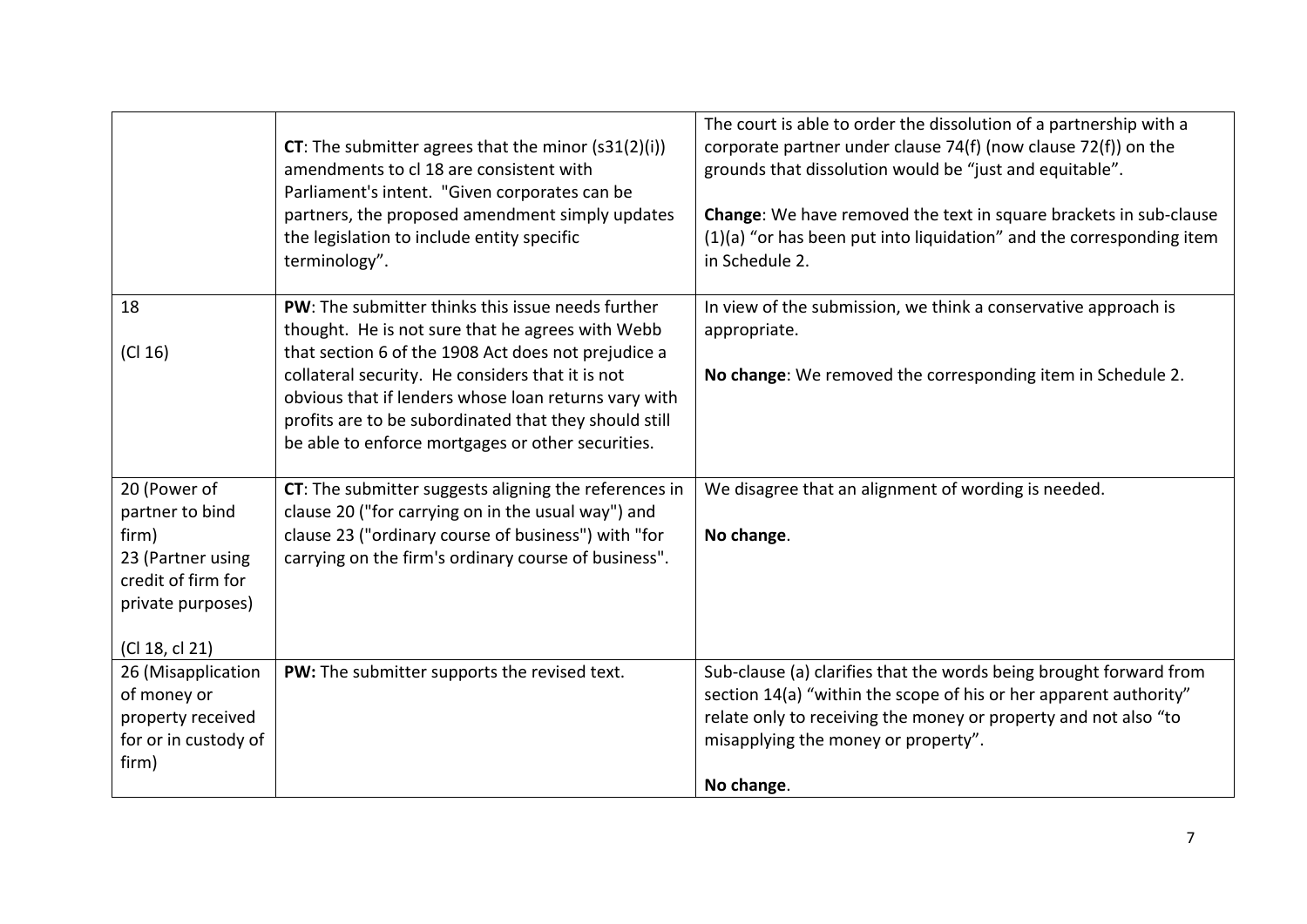| (Cl 24)              |                                                        |                                                                     |
|----------------------|--------------------------------------------------------|---------------------------------------------------------------------|
| 28 (Improper use     | CT: The submitter suggests replacing "person           | We agree with the submitter's view that the word "beneficiaries" in |
| of trust property    | beneficially interested therein" with "any person      | sub-clause (1), which revised the 1908 wording "the persons         |
| for partnership      | beneficially interested in the trust property" rather  | beneficially interested therein", may narrow the meaning of the     |
| purposes)            | than with "beneficiaries". The submitter thinks that   | 1908 words.                                                         |
|                      | term has too narrow a meaning and could be read to     |                                                                     |
| (Cl 26)              | unintentionally exclude bare trusts (created by        | Change: We replaced the word "beneficiaries" in sub-clause (1) with |
|                      | statute, trustee has no duties, may be a vehicle for   | "the persons beneficially interested in the trust property".        |
|                      | transferring property without disclosing legal         |                                                                     |
|                      | owner's name) and commercial trusts.                   |                                                                     |
| 34 (Liability of     | CT: The submitter agrees the change to sub-clause      | The submitter supports the change as a minor amendment in           |
| partner who leaves   | (1) -replacing a reference to "retirement" with a      | Schedule 2.                                                         |
| firm)                | reference to "leaving the firm"-is a minor (s31(2)(i)) |                                                                     |
|                      | amendment and is consistent with Parliament's          | No change.                                                          |
| (Cl 32)              | intention to capture any partner who has left the      |                                                                     |
|                      | firm for any reason, not just by virtue of retirement. |                                                                     |
| 40(1) (Co-owners     | CT: In sub-clause $(1)(c)$ , the submitter recommends  | We agree that "in a similar manner" more closely brings forward the |
| of land who          | replacing the expression "in like manner" in section   | legal effect of the current provision.                              |
| purchase other       | 23(3) of the 1908 Act with "similar manner" rather     |                                                                     |
| land out of profits) | than the "same manner". The submitter considers        | Change: We replaced the wording "in the same manner" with "in a     |
|                      | that "in like manner" allows for a level of similarity | similar manner".                                                    |
| (Cl 38(1))           | but does not require the manner to be exactly the      |                                                                     |
|                      | same. The text "same manner" will possibly             |                                                                     |
|                      | unintentionally narrow the existing law.               |                                                                     |
| 44(1) (Court may     | CT: The submitter recommends removing "or a Judge      | We agree that the references to a Judge in this clause are          |
| charge partner's     | of that court" as it would have expected the Bill only | unnecessary.                                                        |
| interest for their   | to refer to the High Court and it has not seen that    |                                                                     |
| separate judgment    | formulation in other legislation, and (as noted in the | Change: We removed the references to a Judge of the High Court      |
| debt)                | Bill) matters of court procedures are best left to     | from sub-clauses (1) and (2).                                       |
|                      | court rules.                                           |                                                                     |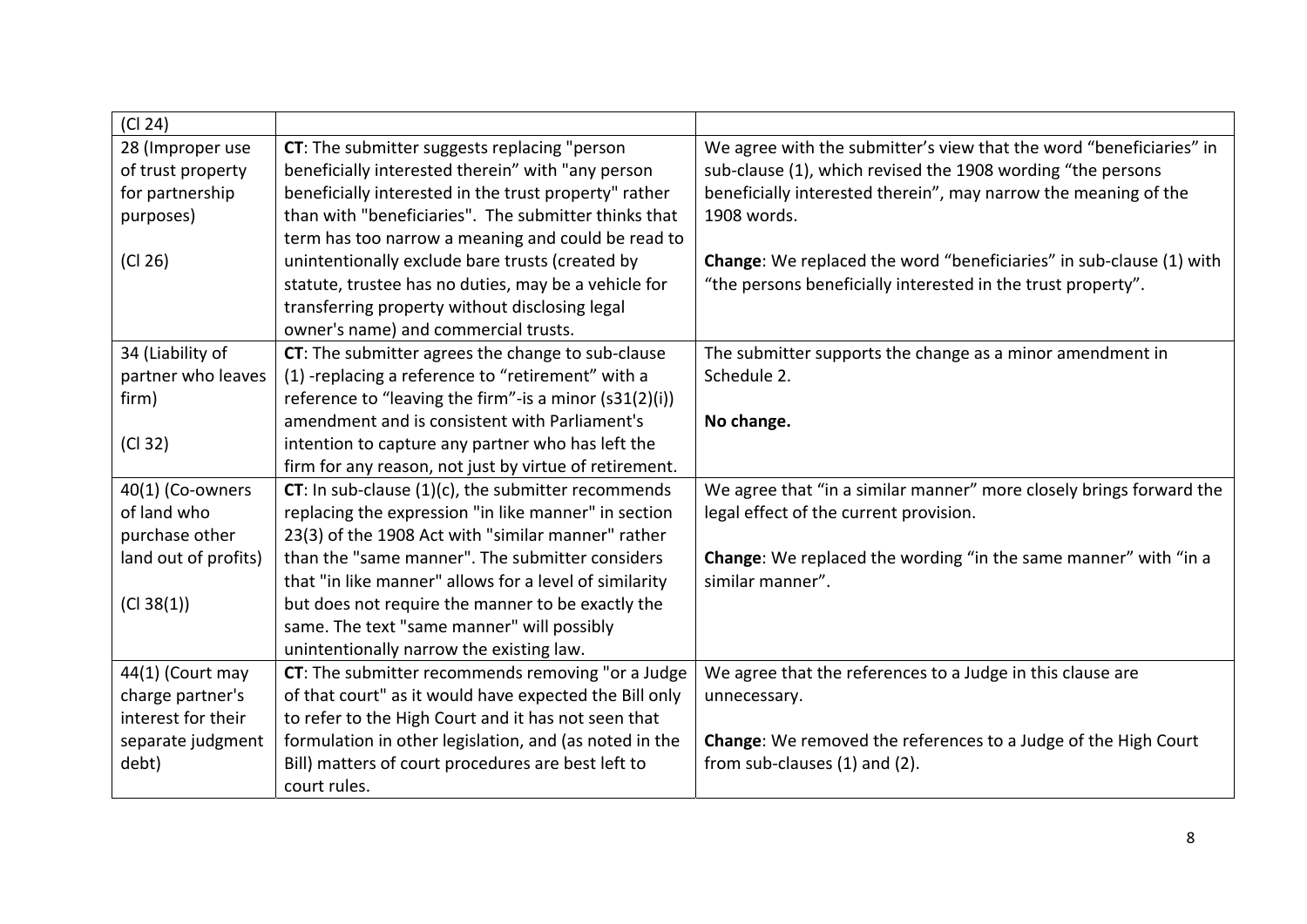| (Cl 42(1))                                                                                             |                                                                                                                                                                                                                             |                                                                                                                                                                                                                                                                                                                                                                                                                                                                                                                                                                                      |
|--------------------------------------------------------------------------------------------------------|-----------------------------------------------------------------------------------------------------------------------------------------------------------------------------------------------------------------------------|--------------------------------------------------------------------------------------------------------------------------------------------------------------------------------------------------------------------------------------------------------------------------------------------------------------------------------------------------------------------------------------------------------------------------------------------------------------------------------------------------------------------------------------------------------------------------------------|
| 44(3) (Court may<br>charge partner's<br>interest for their<br>separate judgment<br>debt)<br>(Cl 42(3)) | CT: The submitter agrees that allowing the District<br>Court to give directions is a minor amendment<br>(under section 31(2)(i)) that reconciles an<br>inconsistency and is justified in clarifying<br>Parliament's intent. | Under section 26(2), the High Court can make orders and give<br>directions but if matters are moved to the District Court, that Court<br>can under section 26(2A) only make orders. Sub-clause 3 will allow<br>the District Court to give directions also under this clause. The<br>submitter supports this change, which is noted as a minor<br>amendment in Schedule 2.<br>Change: We added another reference to a direction in sub-clause<br>(3)(b) to clarify that the District Court can make an order or give a<br>direction when an application has been made for an order or |
| 46 (Rules about                                                                                        | PW: The submitter would not align the wording                                                                                                                                                                               | direction.<br>In view of the submitter's comments, that the expressions have                                                                                                                                                                                                                                                                                                                                                                                                                                                                                                         |
| interests and                                                                                          | between section 20(3) (agreement being either                                                                                                                                                                               | different meanings, we have not aligned them.                                                                                                                                                                                                                                                                                                                                                                                                                                                                                                                                        |
| duties of partners)                                                                                    | express or "inferred as a fact from the course of                                                                                                                                                                           |                                                                                                                                                                                                                                                                                                                                                                                                                                                                                                                                                                                      |
|                                                                                                        | dealing") [clause 34(3)(b) Liability of partner who                                                                                                                                                                         | No change.                                                                                                                                                                                                                                                                                                                                                                                                                                                                                                                                                                           |
| (Cl 44)                                                                                                | leaves firm] and section 27 ("any agreement (express<br>or implied) between the partners") of the 1908 Act.                                                                                                                 |                                                                                                                                                                                                                                                                                                                                                                                                                                                                                                                                                                                      |
|                                                                                                        | The submitter thinks the sections address different                                                                                                                                                                         |                                                                                                                                                                                                                                                                                                                                                                                                                                                                                                                                                                                      |
|                                                                                                        | contexts. "Inference from a course of dealing" is                                                                                                                                                                           |                                                                                                                                                                                                                                                                                                                                                                                                                                                                                                                                                                                      |
|                                                                                                        | different to "implied agreement" and the submitter<br>thinks there was a good reason to differentiate.                                                                                                                      |                                                                                                                                                                                                                                                                                                                                                                                                                                                                                                                                                                                      |
|                                                                                                        |                                                                                                                                                                                                                             |                                                                                                                                                                                                                                                                                                                                                                                                                                                                                                                                                                                      |
| 54 (Access to                                                                                          | PW: The submitter is fairly sure that "books" in the                                                                                                                                                                        | Clause 54 updated the expression "partnership books" to                                                                                                                                                                                                                                                                                                                                                                                                                                                                                                                              |
| [accounting]                                                                                           | 1908 Act extends to all records of the firm (the                                                                                                                                                                            | "partnership [accounting] records" and we asked whether it meant                                                                                                                                                                                                                                                                                                                                                                                                                                                                                                                     |
| records)                                                                                               | nature of the contracts the partnership has made                                                                                                                                                                            | just accounting records. In view of the submitters' comments and                                                                                                                                                                                                                                                                                                                                                                                                                                                                                                                     |
|                                                                                                        | etc), and not just to accounting records. The                                                                                                                                                                               | cases, we agree the expression "partnership books" covers                                                                                                                                                                                                                                                                                                                                                                                                                                                                                                                            |
| (Cl 52)                                                                                                | submitter refers to Inversiones [2011] EWHC 1762,                                                                                                                                                                           | partnership records generally, and not just the accounting or                                                                                                                                                                                                                                                                                                                                                                                                                                                                                                                        |
|                                                                                                        | and Hilton v D IV LLP [2015] EWHC 2 (Ch). The                                                                                                                                                                               | accounting and administrative records.                                                                                                                                                                                                                                                                                                                                                                                                                                                                                                                                               |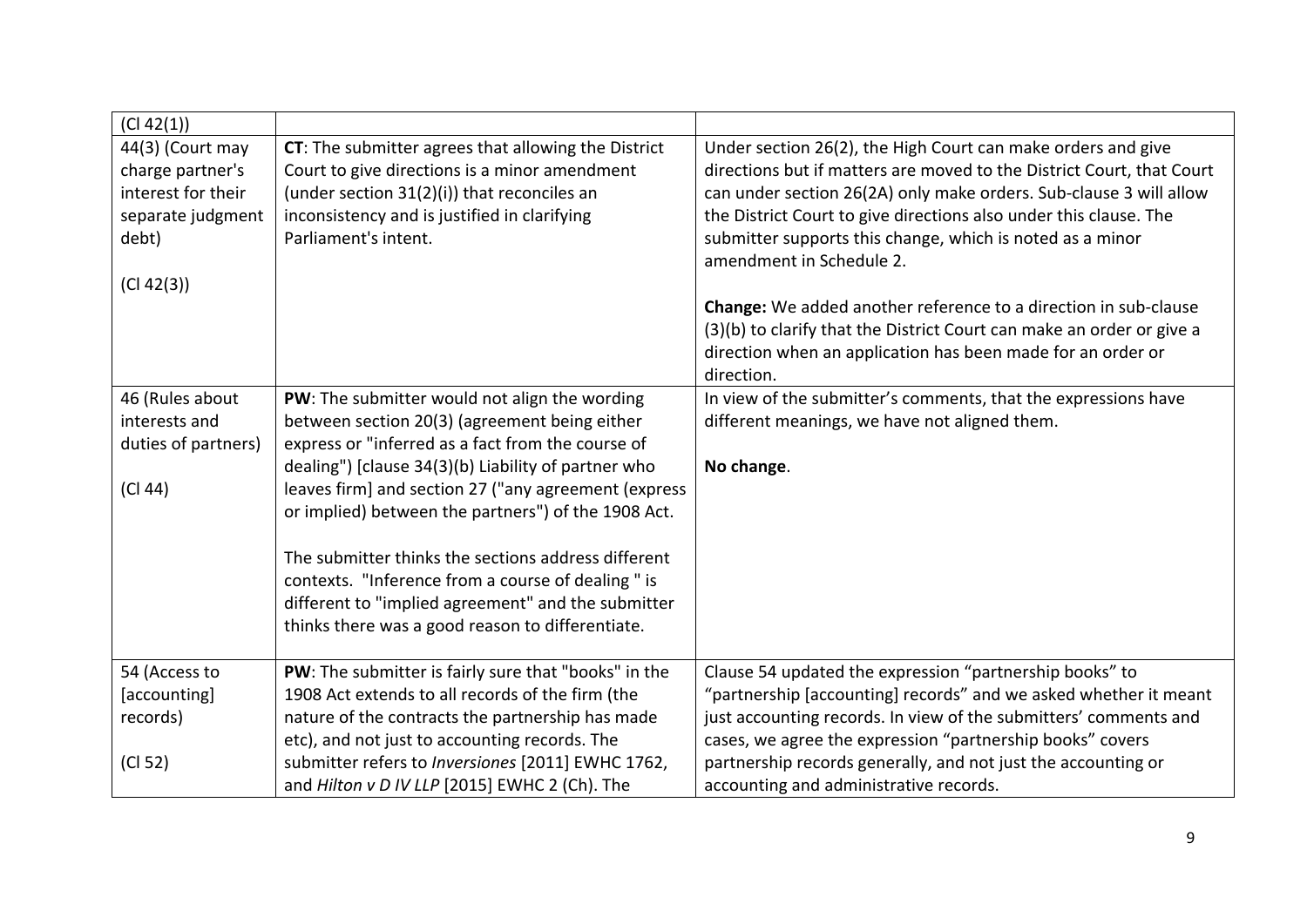|                    | CT: The submitter suggests that "accounting records"<br>is too narrow a replacement for "books" particularly<br>when considered in the context of analogous<br>provisions in the Companies Act (section 189), the<br>Limited Partnerships Act (section 74), and the Trusts<br>Bill (clause 41). The submitter notes that other<br>clauses in the Bill deal with the maintenance and<br>provision of accounting records - eg clause 58<br>(imposing duty on partners to ensure that accounts<br>are provided to the partners), and clause 63<br>(providing for the maintenance of accounting<br>records by large partnerships.<br>Those existing provisions imply a broader definition<br>of books. The submitter suggests the text<br>"partnership records" could be adopted. This<br>expression would include both accounting records<br>and administrative records (including meeting<br>minutes and the relevant partnership agreement and<br>any amendments). |                                                                    |
|--------------------|-------------------------------------------------------------------------------------------------------------------------------------------------------------------------------------------------------------------------------------------------------------------------------------------------------------------------------------------------------------------------------------------------------------------------------------------------------------------------------------------------------------------------------------------------------------------------------------------------------------------------------------------------------------------------------------------------------------------------------------------------------------------------------------------------------------------------------------------------------------------------------------------------------------------------------------------------------------------|--------------------------------------------------------------------|
| 59 (Accountability | CT: The submitter suggests the term "account to" be                                                                                                                                                                                                                                                                                                                                                                                                                                                                                                                                                                                                                                                                                                                                                                                                                                                                                                               | In view of the comments, we considered aligning the wording in     |
| of partners for    | used in both clauses, as it is used in fiduciary                                                                                                                                                                                                                                                                                                                                                                                                                                                                                                                                                                                                                                                                                                                                                                                                                                                                                                                  | clause 60 with clause 59 (bringing forward sections 33 and 32) for |
| private profits)   | contexts, like trusts, and is taken to mean that the                                                                                                                                                                                                                                                                                                                                                                                                                                                                                                                                                                                                                                                                                                                                                                                                                                                                                                              | consistency, by replacing the wording "must account for and pay    |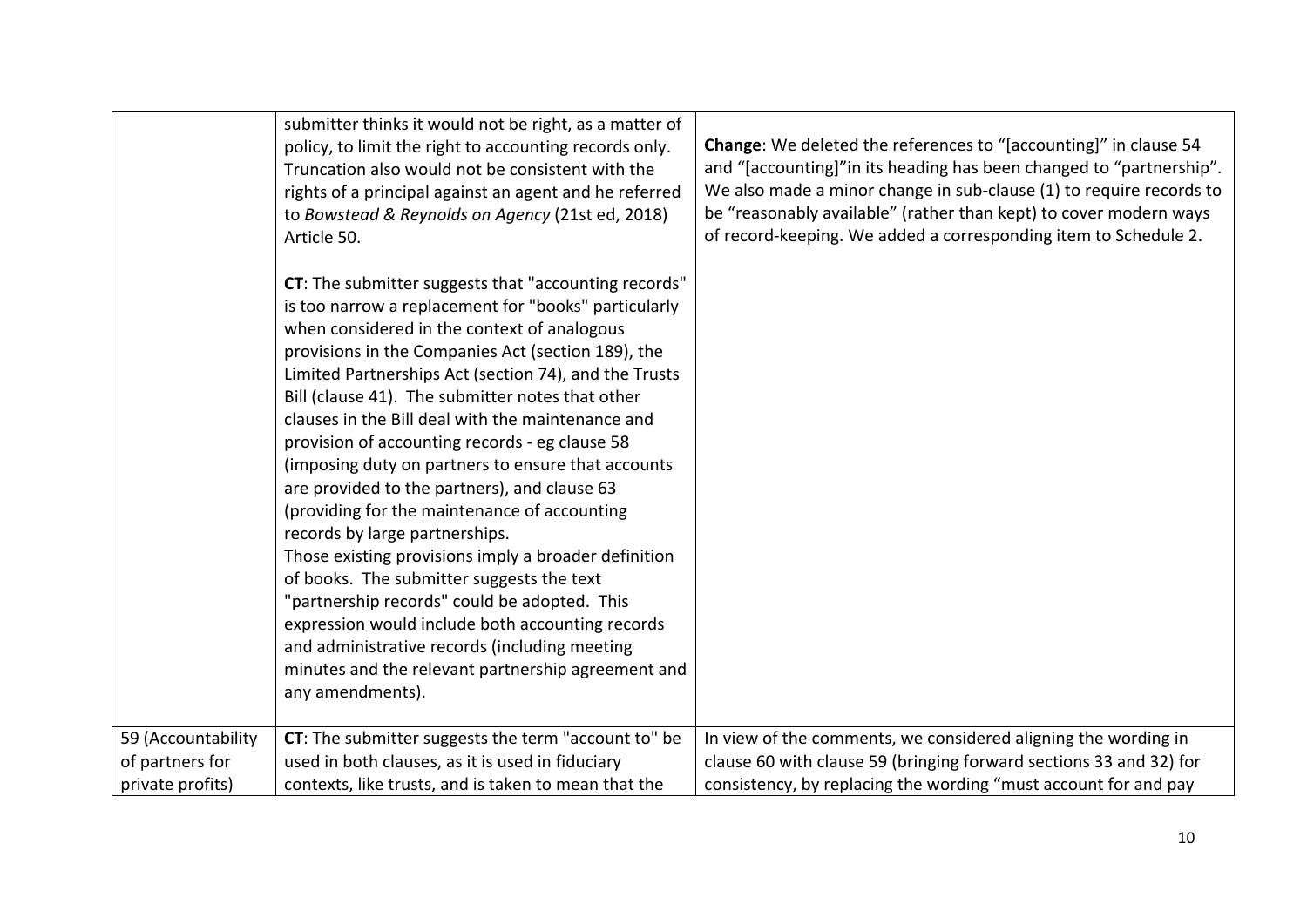| 60 (Duty to<br>account for profits<br>of competing<br>business)<br>(Cl 55, cl 56)                                                                                                                | amount is to be paid or set-off. "Account to" is<br>preferred for consistency and on the basis that<br>"account to" and "account for and pay to " have the<br>same intended meaning, although "account to" is<br>more flexible, as it includes set-off arrangements.<br>The 2 clauses should be consistent to ensure there is<br>no inadvertent interpretation as a result of removing<br>the "pay to" wording.<br>PW: The submitter supports omitting the words "pay<br>over" in clause 60.                                                                                                                                                                                     | [over] to the firm all profits" with "must account to the firm for all<br>profits".<br>However, clause 59 broadly applies where a partner receives any<br>private benefit from the partnership, while clause 60 is about<br>external circumstances, such as where a partner has a competing<br>business. In these different contexts, we think the expressions<br>"account to" and "account for and pay over to" have different<br>meanings and need to be kept.<br>Change: We reinstated the word "over" currently in section 33 in<br>clause 60: "Every partner must account for and pay over to the<br>firm". A minor change has aligned the clause 59 heading with the<br>text of the provision, referring in the heading to "a benefit" rather<br>than to "profits". |
|--------------------------------------------------------------------------------------------------------------------------------------------------------------------------------------------------|----------------------------------------------------------------------------------------------------------------------------------------------------------------------------------------------------------------------------------------------------------------------------------------------------------------------------------------------------------------------------------------------------------------------------------------------------------------------------------------------------------------------------------------------------------------------------------------------------------------------------------------------------------------------------------|---------------------------------------------------------------------------------------------------------------------------------------------------------------------------------------------------------------------------------------------------------------------------------------------------------------------------------------------------------------------------------------------------------------------------------------------------------------------------------------------------------------------------------------------------------------------------------------------------------------------------------------------------------------------------------------------------------------------------------------------------------------------------|
| 70 (Partnership<br>dissolved at end of<br>term, by end of<br>venture or<br>undertaking, or by<br>notice), and 57<br>(Partnership that<br>continues after<br>end of fixed term)<br>(CI 66, cI 68) | CT: The submitter suggests that clause $70(1)(a)$ [a<br>partnership is dissolved if fixed term ends] should be<br>expressly made subject to clause 57, which allows for<br>a partnership for fixed term to be presumed to<br>continue where the business is continued by the<br>partners without settlement or liquidation of the<br>partnership's affairs. This change would<br>improve readability and accessibility of the<br>legislation by clarifying that a fixed term<br>partnership may continue by conduct, and<br>is consistent with clause 70(2) (providing<br>$\bullet$<br>that clause 70(1) is subject to any agreement<br>between the parties) by recognising that | We agree and have inserted a new sub-clause in clause 70 (now<br>clause 66(2)) to cross refer to clause 57 (now clause 68). We have<br>also moved clause 57 into Part 4 Subpart 2 (End of partnership).<br><b>Change:</b> We added a "signpost" sub-clause to clause 70 to cross-<br>refer to clause 57. We relocated clause 57 in Part 4 Subpart 2 (End of<br>partnership), as clause 68.                                                                                                                                                                                                                                                                                                                                                                                |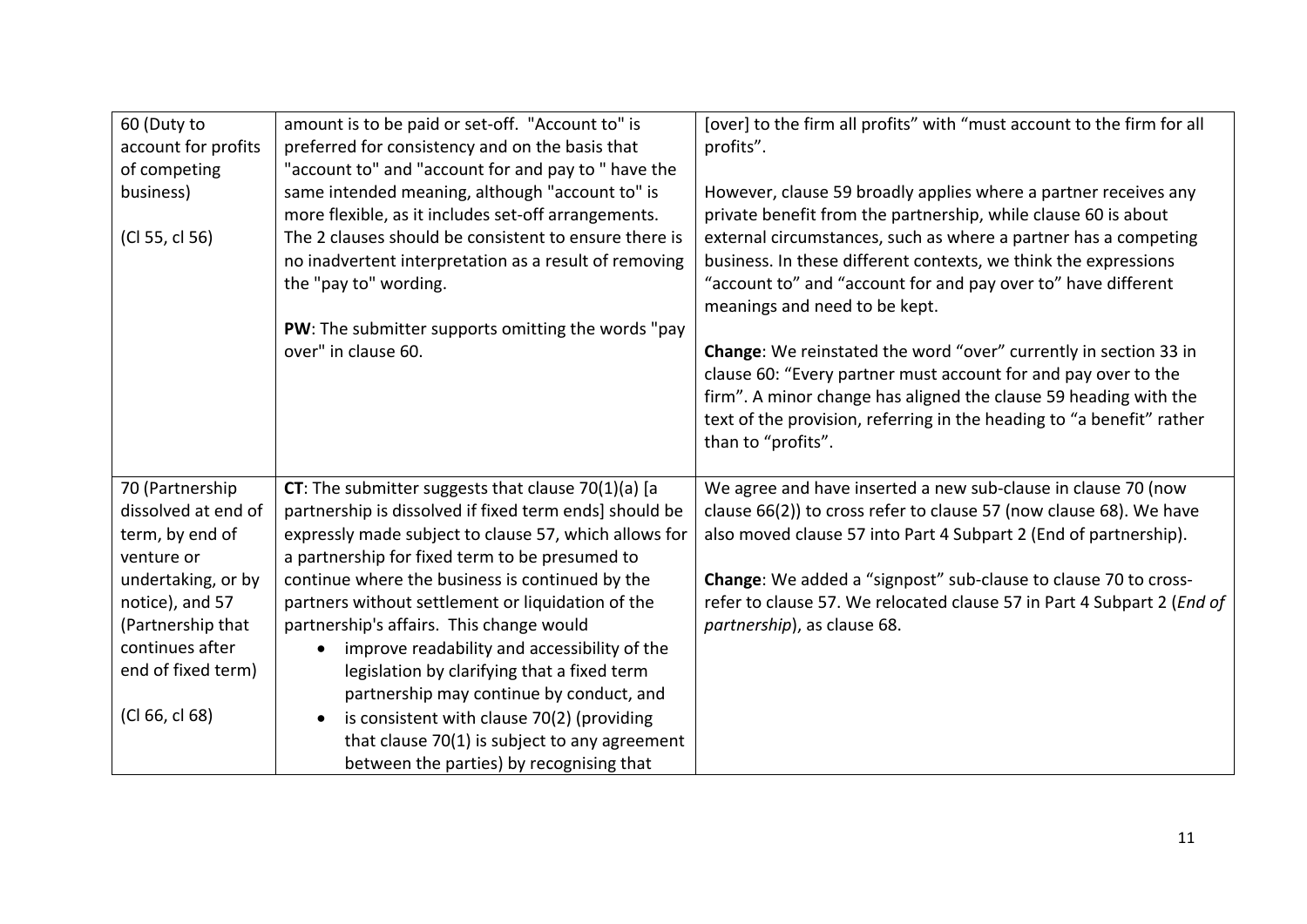|                                                           | conduct can constitute an agreement<br>between the parties.                                                                   |                                                                                                                                                                                                                                                                                                                                                                                                                                                                                                                                                                                                                                                  |
|-----------------------------------------------------------|-------------------------------------------------------------------------------------------------------------------------------|--------------------------------------------------------------------------------------------------------------------------------------------------------------------------------------------------------------------------------------------------------------------------------------------------------------------------------------------------------------------------------------------------------------------------------------------------------------------------------------------------------------------------------------------------------------------------------------------------------------------------------------------------|
| 74 (Court may<br>dissolve<br>partnership)<br>(Cl 72)      | PW: The submitter favours retaining the concept of<br>"permanent" in the new phase "mentally impaired".                       | The expressions "mentally disordered persons, and persons of<br>unsound mind" in section 17 of the Judicature Act 1908 were<br>replaced by "mentally impaired persons who, in the opinion of the<br>court, lack wholly or partly the competence to manage their own<br>affairs" in section 14(1)(a) of the Senior Courts Act 2016.<br>The court has a general discretion under clause 74(f) if it considers it<br>is "just and equitable" to dissolve a partnership. If the concept of<br>"permanence" is carried forward, the court would be able to deal<br>with a case where the lack of competence is not permanent under<br>that provision. |
|                                                           |                                                                                                                               | We agree with the submitter's point that the lack of competence<br>should be permanent to reflect the current wording of section 38(a).<br>Change: We updated the wording ("mentally disordered" and<br>"permanently unsound mind") in clause 74(a) to "a partner is a<br>mentally impaired person who, in the opinion of the court,<br>permanently lacks wholly or partly the competence to manage their<br>own affairs."                                                                                                                                                                                                                       |
| 78 (Application of<br>partnership<br>property)<br>(Cl 76) | CT: The submitter queries whether both<br>"termination " or "dissolution" could be used<br>together, and throughout the Bill. | Section 42 refers to the "termination" of the partnership as<br>compared to other references to the partnership being dissolved.<br>The word "termination" has been replaced with "dissolution" for<br>consistency. We think "termination" in clause 78(2) is used in the<br>sense of an end and "dissolution" is fine.                                                                                                                                                                                                                                                                                                                          |
|                                                           |                                                                                                                               | No change.                                                                                                                                                                                                                                                                                                                                                                                                                                                                                                                                                                                                                                       |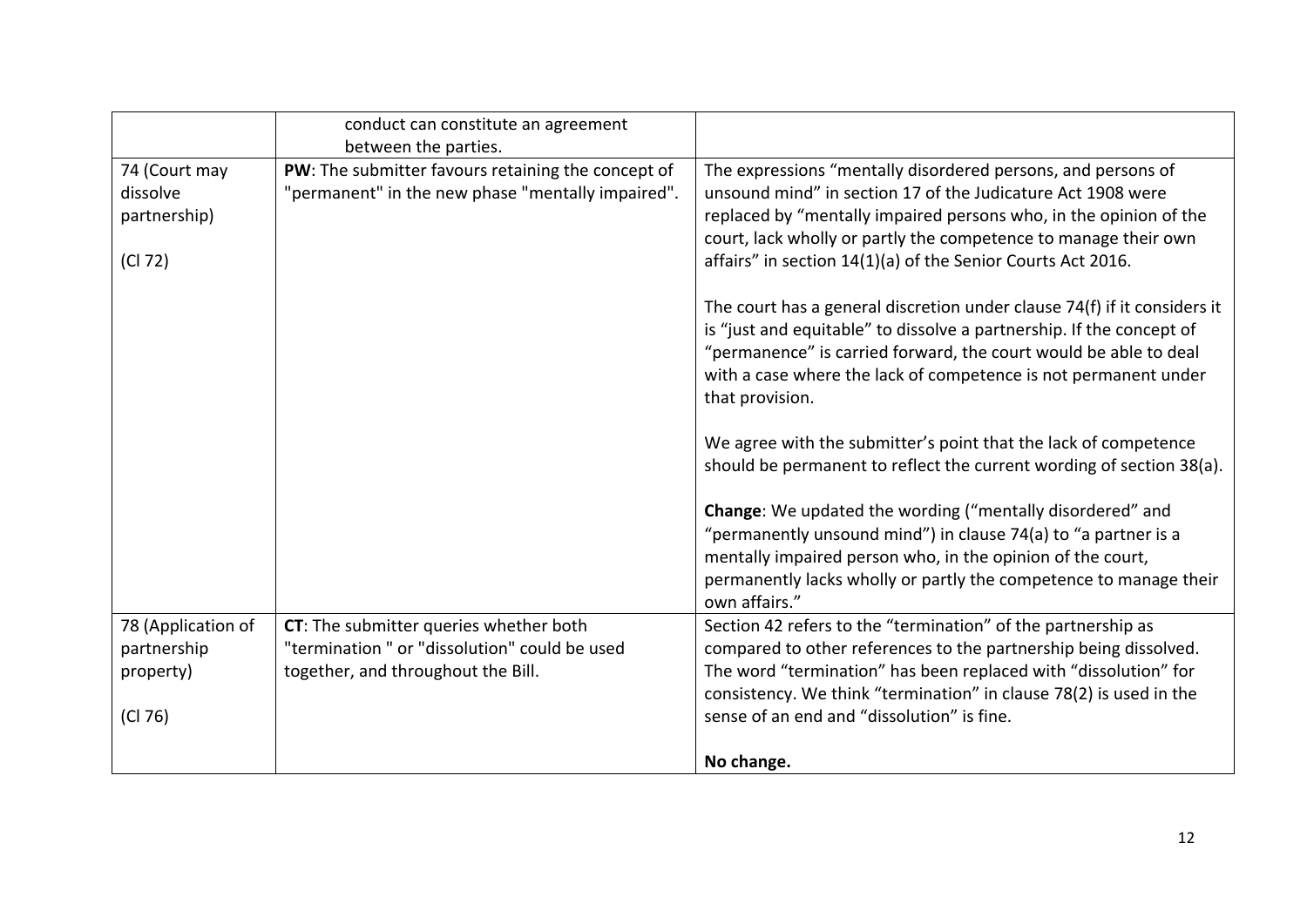| 80 (Rights where                   | CT: The submitter thinks it is clear that "debts and<br>liabilities of the firm" and "debts and obligations of | This clause has some apparently inconsistent references to debts<br>and liabilities. Section 44(a) and (b) refer to "partnership liabilities" |
|------------------------------------|----------------------------------------------------------------------------------------------------------------|-----------------------------------------------------------------------------------------------------------------------------------------------|
| partnership<br>dissolved for fraud |                                                                                                                |                                                                                                                                               |
|                                    | the firm" are different concepts. A liability is a                                                             | while sections 42 and 44(c) refer to "debts and liabilities of the                                                                            |
| or                                 | financial obligation whereas obligation is broader                                                             | firm". Section 12 refers to "debts and obligations of the firm".                                                                              |
| misrepresentation)                 | and can include an obligation to do something rather                                                           | In view of the feedback, that the distinction is intended, we have                                                                            |
|                                    | than pay an amount. The submitter noted that the                                                               | kept the different references.                                                                                                                |
| (Cl 78)                            | two expressions are used in sections 25 to 28 and 87                                                           |                                                                                                                                               |
|                                    | of the Limited Partnerships Act. As a result,                                                                  | No change.                                                                                                                                    |
|                                    | consideration should be given to maintaining the                                                               |                                                                                                                                               |
|                                    | distinction.                                                                                                   |                                                                                                                                               |
| 80 (Rights where                   | <b>PW:</b> The submitter said that he would not at this                                                        | There is a difficult relationship between this clause and the                                                                                 |
| partnership                        | stage touch the interrelationship between rescission                                                           | Contractual Remedies Act 1979 (now in subpart 3 of Part 2 of the                                                                              |
| dissolved for fraud                | of a partnership for fraud and misrepresentation and                                                           | Contract and Commercial Law Act 2017). Any change to address the                                                                              |
| or                                 | Part 2 of the Contract and Commercial Law Act 2017.                                                            | relationship would be more than a minor amendment to clarify                                                                                  |
| misrepresentation)                 | He thinks for one thing the reference to                                                                       | Parliament's intent and is a future reform issue.                                                                                             |
|                                    | indemnification in section $80(1)(c)$ would probably                                                           |                                                                                                                                               |
| (Cl 78)                            | extend to obtaining the equivalent of damages even                                                             | No change. We removed a corresponding item in Schedule 2.                                                                                     |
|                                    | against a non-fraudulent partner.                                                                              |                                                                                                                                               |
| 81 (Right of                       | PW: The submitter said that he has doubts whether                                                              | Legislation that refers to a rate of interest is often linked to a rate                                                                       |
| outgoing partner                   | a change to the 5% interest rule would be a minor                                                              | that can move up or down to reflect market rates. We considered                                                                               |
| or partner's estate                | change. Plainly and as the draft signals any such                                                              | whether to replace the reference to 5% with a reference to interest                                                                           |
| to share profits or                | change would need to be put into Schedule 2.                                                                   | calculated under the Interest on Money Claims Act 2016 (or to the                                                                             |
| obtain interest)                   |                                                                                                                | interest rate referred to in section 12(3) of that Act).                                                                                      |
|                                    |                                                                                                                |                                                                                                                                               |
| (Cl 79)                            |                                                                                                                | We agree that this change is too big and is a future reform issue.                                                                            |
|                                    |                                                                                                                |                                                                                                                                               |
|                                    |                                                                                                                | No change. We removed a corresponding item in Schedule 2.                                                                                     |
| 82 (Option to                      | PW: The submitter says that he hasn't formed a final                                                           | Clause 82 brings forward section 45(2). The outgoing partner or                                                                               |
| purchase share of                  | view yet, but thinks that the omission of the                                                                  | estate are not entitled to profits, if the surviving partners exercise an                                                                     |
|                                    | reference to "interest" in section 45(2) in the 1908                                                           | option to buy their share. This provision only refers to profits (not                                                                         |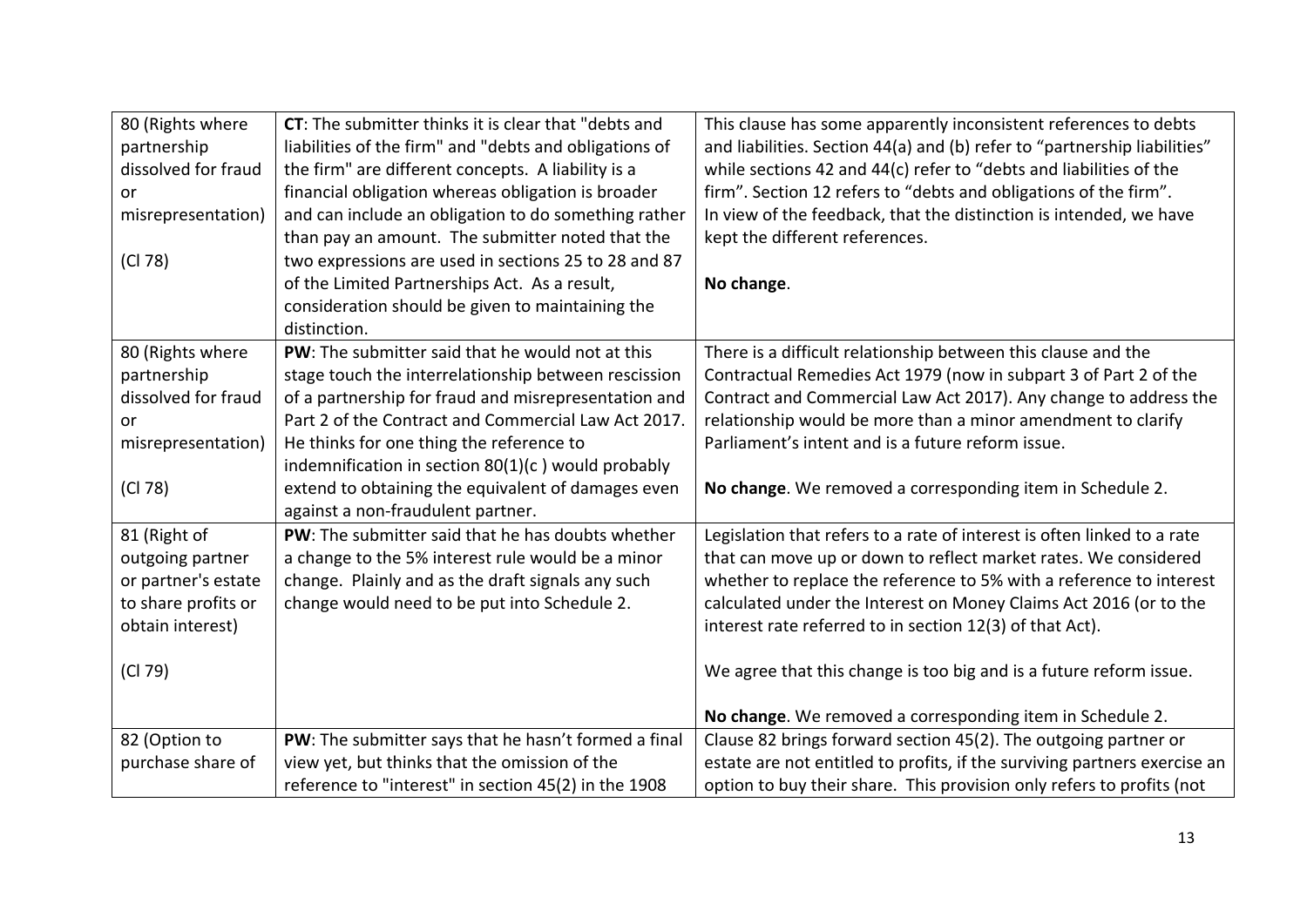| outgoing or         | Act is deliberate. A quick look at an older edition of    | to interest as under section 45(1)). Noting the feedback about          |
|---------------------|-----------------------------------------------------------|-------------------------------------------------------------------------|
| deceased partner)   | Lindley & Banks on Partnership suggests that this is      | whether to extend the provision to refer to interest, we have not       |
|                     | the case in respect of the English legislation. The       | made the change.                                                        |
| (Cl 80)             | submitter comments what is going on here is that          |                                                                         |
|                     | once an option to purchase the interest in the            | Action: We removed the bracketed words "[or to interest under that      |
|                     | partnership of the outgoing partner is exercised, it is   | section]". A corresponding item in Schedule 2 has been removed.         |
|                     | no longer appropriate to give a share of profits to       |                                                                         |
|                     | the outgoing partner, but until the purchase moneys       |                                                                         |
|                     | are paid over interest should continue to accrue.         |                                                                         |
| Schedule 1          | <b>CT:</b> The submitter believes that the new Act should | The Bill will apply to all partnerships not just those formed after the |
| (Transitional,      | apply to all partnerships formed after the date of        | new Act comes into force. This is on the basis that the new Act will    |
| savings, and        | enactment, and 18 months following that date with         | not involve a substantive change to the effect of the law. The          |
| related provisions) | respect to existing partnerships.                         | changes in legal effect permitted under section 31(2)(i) of the         |
|                     |                                                           | Legislation Act 2012, that are set out in Schedule 2, are minor. They   |
| Clause 1(Act        | While agreeing this is a revision Bill and therefore      | will also apply to all partnerships, regardless of when they were       |
| applies to all      | there should be no major disruptions to existing          | formed. Otherwise, in future, there would be two classes of             |
| partnerships)       | partnerships, the submitter thinks the wide-ranging       | partnership, and two sets of rules. Partners would continue to refer    |
|                     | nature of partnerships and the broad abilities to         | to the repealed Act (which would be less accessible) and there may      |
|                     | contract out of the Act means there is a potential        | be confusion about which Act applied.                                   |
|                     | risk of unintended consequences of even minor             |                                                                         |
|                     | changes for existing partnerships. An 18-month lead       | This is an issue that needs to be considered on a case by case basis.   |
|                     | in time for any existing partnerships would allow         | There could be situations requiring a prospective application only      |
|                     | time for those partnerships to consider and update        | provision, as in the Contract and Commercial Law Act 2017. The          |
|                     | their arrangements and documents where                    | minor changes in Schedule 2 of that Act only apply to contracts         |
|                     | necessary.                                                | entered into after that Act came into force, reflecting the different   |
|                     |                                                           | contexts.                                                               |
|                     |                                                           |                                                                         |
|                     |                                                           | As noted above in relation to clause 2, we consider that 6 months       |
|                     |                                                           | gives people sufficient time to change their documents. The             |
|                     |                                                           | Contract and Commercial Law Act 2017 had the same lead in period.       |